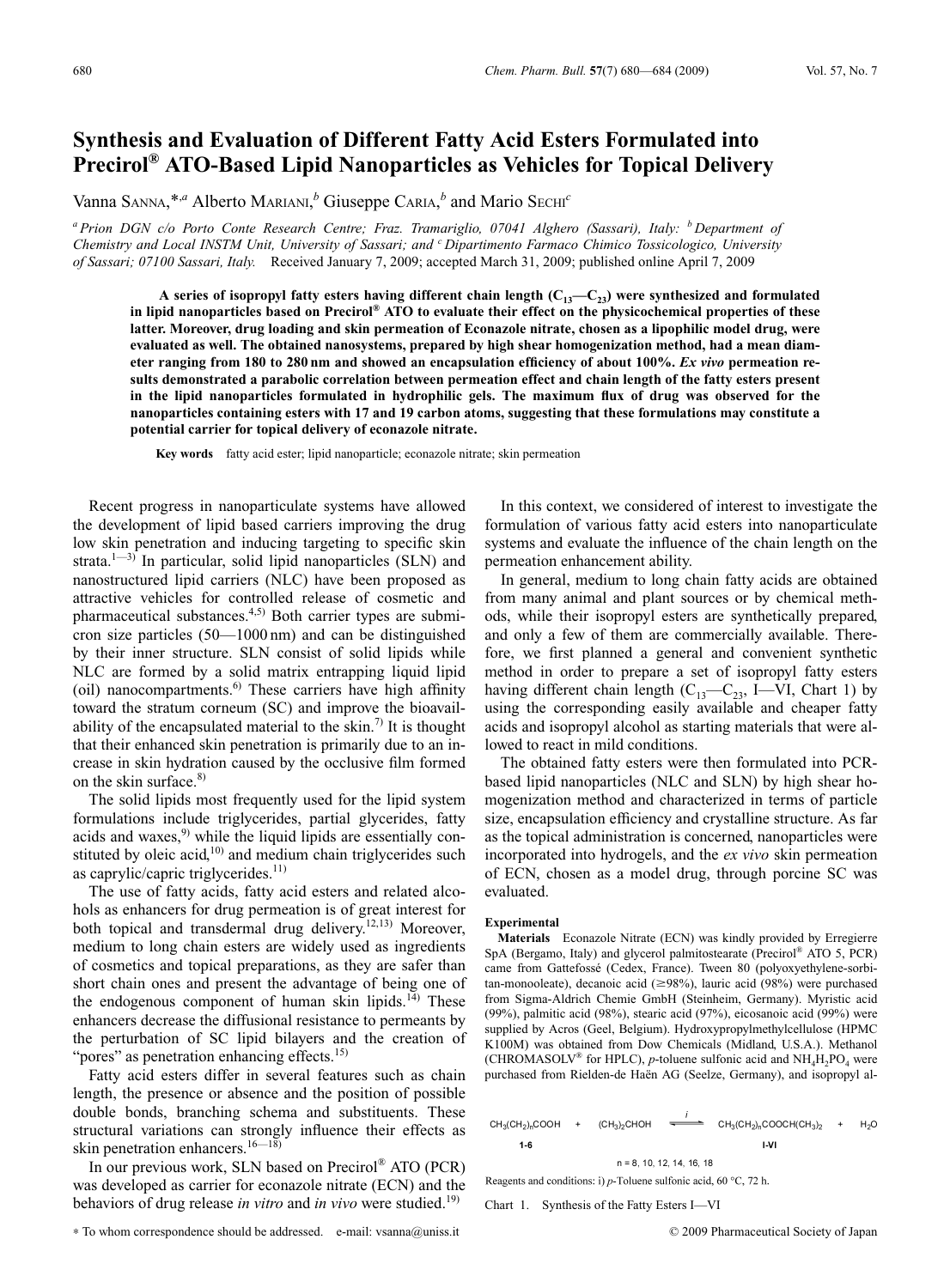cohol from Carlo Erba (Milano, Italy). All other solvents and chemicals were of analytical grade.

**General** Melting points (mp) were determined using an electrothermal or a Köfler apparatus and are uncorrected. Infrared (IR) spectra were recorded in nujol with a Perkin-Elmer 781 IR spectrophotometer and are expressed in  $v$  (cm<sup>-1</sup>). Nuclear magnetic resonance (<sup>1</sup>H-NMR) spectra were determined in CDCl<sub>3</sub> on a Varian XL-200 (200 MHz) spectrometer. Chemical shifts ( $\delta$  scale) are reported in parts per million (ppm) downfield from tetramethylsilane (TMS) used as an internal standard. Electron ionization mass spectra (EI-MS) (70 eV) were recorded on a Hewlett-Packard 5989 Mass Engine Spectrometer. Elemental analyses were performed on a Perkin-Elmer 2400 instrument; all values are given as percentages, and the results were within  $\pm 0.4\%$  of the theoretical values.

**Chemical Procedure for the Synthesis of Fatty Esters (I—VI)** A mixture of the appropriate fatty acid (**1**—**6**) (10 mmol) and *p*-toluene sulfonic acid (1 mmol) was dissolved in isopropyl alcohol (50 ml) and stirred for 72 h at 60 °C. Then, the solution was evaporated to dryness and extracted with ethyl acetate by using 10% (w/v) sodium hydroxide as the aqueous phase. The organic layers were dried over anhydrous sodium sulphate and evaporated under reduced pressure to give the desired isopropyl esters (I— VI) as oil or amorphous solid, which were used without further purification. Spectral and analytical data of all the synthesized title compounds are given below.

Isopropyl Decanoate (IPD, I): Yield 91.4%; colorless oil. <sup>1</sup>H-NMR (CDCl<sub>3</sub>)  $\delta$ : 5.09–4.91 (1H, m), 2.25 (2H, t), 1.61 (2H, t), 1.23 (6H, d), 1.42—1.16 (18H, m), 0.88 (3H, t). IR (Nujol) cm-1 : 1735. MS *m*/*z*: 214 (M<sup>+</sup>). *Anal*. Calcd for C<sub>13</sub>H<sub>26</sub>O<sub>2</sub>: C, 72.84; H, 12.23. Found: C, 72.71; H, 12.45.

Isopropyl Laurate (IPL, II): Yield 88.0%; yellow oil. <sup>1</sup>H-NMR (CDCl<sub>3</sub>)  $\delta$ : 5.09—4.91 (1H, m), 2.25 (2H, t), 1.61 (2H, t), 1.40—1.18 (22H, m), 0.88 (3H, t). IR (Nujol) cm<sup>-1</sup>: 1735. MS  $m/z$ : 242 (M<sup>+</sup>). *Anal*. Calcd for  $C_{15}H_{30}O_2$ : C, 74.32; H, 12.473. Found: C, 74.03; H, 12.41.

Isopropyl Myristate (IPM, III): Yield 93.5%; yellow oil. <sup>1</sup>H-NMR (CDCl<sub>3</sub>)  $\delta$ : 5.09—4.91 (1H, m), 2.25 (2H, t), 1.61 (2H, t), 1.40—1.18 (26H, m), 0.88 (3H, t). IR (Nujol) cm<sup>-1</sup>: 1735. MS *m*/*z*: 270 (M<sup>+</sup>). *Anal*. Calcd for C<sub>17</sub>H<sub>34</sub>O<sub>2</sub>: C, 75.50; H, 12.67. Found: C, 75.59; H, 12.84.

Isopropyl Palmitate (IPP, IV): Yield 89.3%; yellow oil. <sup>1</sup>H-NMR (CDCl<sub>3</sub>) d: 5.13—4.94 (1H, m), 2.25 (2H, t), 1.61 (2H, t), 1.44—1.18 (30H, m), 0.88 (3H, t). IR (Nujol) cm<sup>-1</sup>: 1735. MS *m/z*: 298 (M<sup>+</sup>). *Anal.* Calcd for  $C_{19}H_{38}O_2$ : C, 76.45; H, 12.83. Found: C, 76.54; H, 13.09.

Isopropyl Stearate (IPS, V): Yield 94.4%; yellow oil. <sup>1</sup>H-NMR (CDCl<sub>3</sub>)  $\delta$ : 5.09—4.93 (1H, m), 2.29—2.02 (2H, br s), 1.68—1.55 (2H, t), 1.45—1.16 (34H, m), 0.94—0.82 (3H, br s). IR (Nujol) cm<sup>-1</sup>: 1735. MS  $m/z$ : 326 (M<sup>+</sup>). *Anal.* Calcd for C<sub>21</sub>H<sub>42</sub>O<sub>2</sub>: C, 77.24; H, 12.96. Found: C, 76.11; H, 12.72.

Isopropyl Arachidate (IPA, VI): Yield 92.3%; white crystal. mp 53— 55 °C. <sup>1</sup>H-NMR (CDCl<sub>3</sub>) δ: 5.07—4.93 (1H, m), 2.29—2.02 (2H, br s), 2.25  $(2H, t)$ , 1.45—1.16 (38H, m), 0.94—0.82 (3H, br s). IR (Nujol) cm<sup>-1</sup>: 1735. MS  $m/z$ : 354 (M<sup>+</sup>). *Anal.* Calcd for  $C_{23}H_{46}O_2$ : C, 77.90; H, 13.07. Found: C, 77.81; H, 13.22.

**Preparation of Nanoparticles** ECN-loaded nanoparticles were prepared by high shear homogenization method, as previously described,<sup>19)</sup> by using a mixture of various isopropyl fatty esters (I—VI) and PCR as the lipid phase. Their compositions are reported in Table 1.

Briefly, the oil phase consisting of PCR (3% w/w), fatty ester (2% w/w) and drug (1% w/w) was heated at 80 °C. After dispersion in a surfactant solution (Tween 80, 2.5% w/w) having the same temperature, the mixture was treated by high shear homogenization (Silverson L4R mixer, Crami, Italy), emulsifying at 6200 rpm for 5 min. The resulting nanoemulsions were rapidly cooled to room temperature to obtain nanoparticle dispersions. Each preparation was carried out in triplicate.

**Freeze-Drying of Nanoparticles** A weighed amount of nanoparticle aqueous dispersion was rapidly frozen below  $-80^{\circ}\text{C}$  in a deep-freezer (Dairei Co., Ltd., Tokyo, Japan) and lyophilized using a 5Pascal LIO 5P apparatus (Cinquepascal srl, Milano, Italy). The freeze-drying process was carried out at  $-54.5$  °C under vacuum (0.909 mbar) for 8 h and then the lipid powders were collected for yields of production, encapsulation efficiency and DSC measurements.

**Particle Size Determination** The mean particle size and polydispersity index (PI) of nanoparticle dispersions were measured by photon correlation spectroscopy (Coulter N5, Beckman Coulter, Miami, FL, U.S.A.). The analyses were performed using the following conditions: fluid refractive index: 1.333; temperature: 20 °C; viscosity: 0.890 centipoises; fixed scattering angle of 90 $\degree$ ; sample time: 3.0  $\mu$ s; sample run time: 300 s. Before the analysis, each sample was diluted with double-distilled water to the appropriate concentration of particles and sonicated for 10 s. All measurements were done in triplicate and data were expressed as mean value ± standard deviation (S.D.).

**Drug Content and Yields of Production** The amount of ECN entrapped in the lipid matrix was determined as follows: the freeze-dried nanoparticles (50 mg) were dissolved in methanol (10 ml) at 80 °C and then slowly cooled to room temperature to precipitate the lipid. After centrifugation (3000 rpm, 5 min), an aliquot of supernatant was diluted 100 times with methanol and analyzed by HPLC. The drug content and the encapsulation efficiency (EE) were expressed as percentage, and calculated according to the following equations:

drug loading content (%)=(weight of drug in nanoparticles/weight of prepared nanoparticles) $\times$ 100

EE  $(\%)$  = (weight of drug entrapped in nanoparticles /weight of drug used for nanoparticle preparation) $\times100$ 

The percentage of production yield was calculated as the weight percentage of the final product after lyophilization, with respect to the initial total amount of solid materials used for the preparation. The results were expressed as the mean of three replicates for each batch.

**HPLC Analysis** HPLC analyses were carried out using a previously reported modified method.<sup>19)</sup> The equipment consisted of a Varian Prostar 210 HPLC system that included an autosampler Varian 410 and a diode array detector (DAD) Varian 330 (Varian Deutschland GmbH, Dramstad, Germany) set to 200 nm. The chromatographic separation was performed using a spherisorb octyl 5  $\mu$ m RP-C8 column (250×4.6 mm, Supelco, Milano, Italy). A mixture of methanol and  $0.05 \text{ m NH}_4H_2PO_4$  (85/15, v/v) was used as the mobile phase, at a flow of 1.0 ml/min. Injection volume was  $20.0 \mu$ l.

**Differential Scanning Calorimetry (DSC)** Thermal measurements were performed on freeze-dried particles using a DSC Q100 calorimeter (TA Instrument, New Castle, U.S.A.). The instrument was calibrated using an indium standard and the sample was analysed against a hermetic empty reference pan. The measurements were obtained at a scanning rate of 10 °C/min and performed under an Ar purge (50 ml/min). DSC analysis was carried out on ECN, on PCR, on a physical mixture of ECN–PCR–isopropyl esters (I— VI), and on drug loaded nanoparticles.

*Ex-Vivo* **Permeation Experiments** After preparation, the nanoparticles were formulated into hydrogels by addition of HPMC K100M (2%, w/w), selected as gelling agent, to the nanoparticles dispersions. The mixture was stirred at room temperature at approximately 1000 rpm for 15 min. The obtained hydrogels contained a final ECN concentration of 1% w/w.

Porcine skin is a good model frequently used for human skin showing a similar penetration for topically applied compounds.<sup>20,21)</sup> Pig ears were collected immediately after animal death from a local slaughterhouse. Hairs on both the surfaces of ears were removed using a hair clipper. The epidermis was separated by heating the skin in distilled water at 60 °C for 2 min and SC was gently peeled off. Skin samples were frozen at  $-20^{\circ}$ C in an aluminum foil until using.

For permeation studies, the frozen skin was hydrated for 30 min at 32 °C in receptor medium. The SC was cut and mounted on the bottom of a cylindrical plastic support connected to a drive shaft of the modified dissolution apparatus (Erweka DT 70, Erweka GmbH, Heusenstamm, Germany) as previously reported.<sup>19)</sup> A methanol/water solution (70/30, v/v) (200 ml) was used as the receptor medium. Manually, 1 ml samples were taken hourly for 8 h and after 24 h, and replaced with the same volume of fresh medium. The amount of drug permeated through the SC was determined by HPLC analysis.

The permeation of ECN was investigated for 24 h and plots of the accumulated amount of ECN  $(\mu g/cm^2)$  against time (h) were constructed. The steady state flux, representing the absorption rate per unit area, was estimated from the slope of the linear region of the plot.

The permeability coefficient  $(K_n)$  was calculated from the following equation $22$ :

$$
K_{\rm p} = J/C
$$

where  $J$  is the flux  $(\mu g/cm^2/h)$  and  $C$  the concentration of ECN in the donor compartment ( $\mu$ g/cm<sup>3</sup>).

Results were reported as mean $\pm$ S.D. of five determinations.

**Statistical Analysis** All data were subjected to one-way analysis of variance (ANOVA) (Origin®, version 7.0 SR0, OriginLab Corporation, MA, U.S.A.). In all cases, individual differences between formulations were evaluated using a nonparametric *post hoc* test (Tukey's test). The differences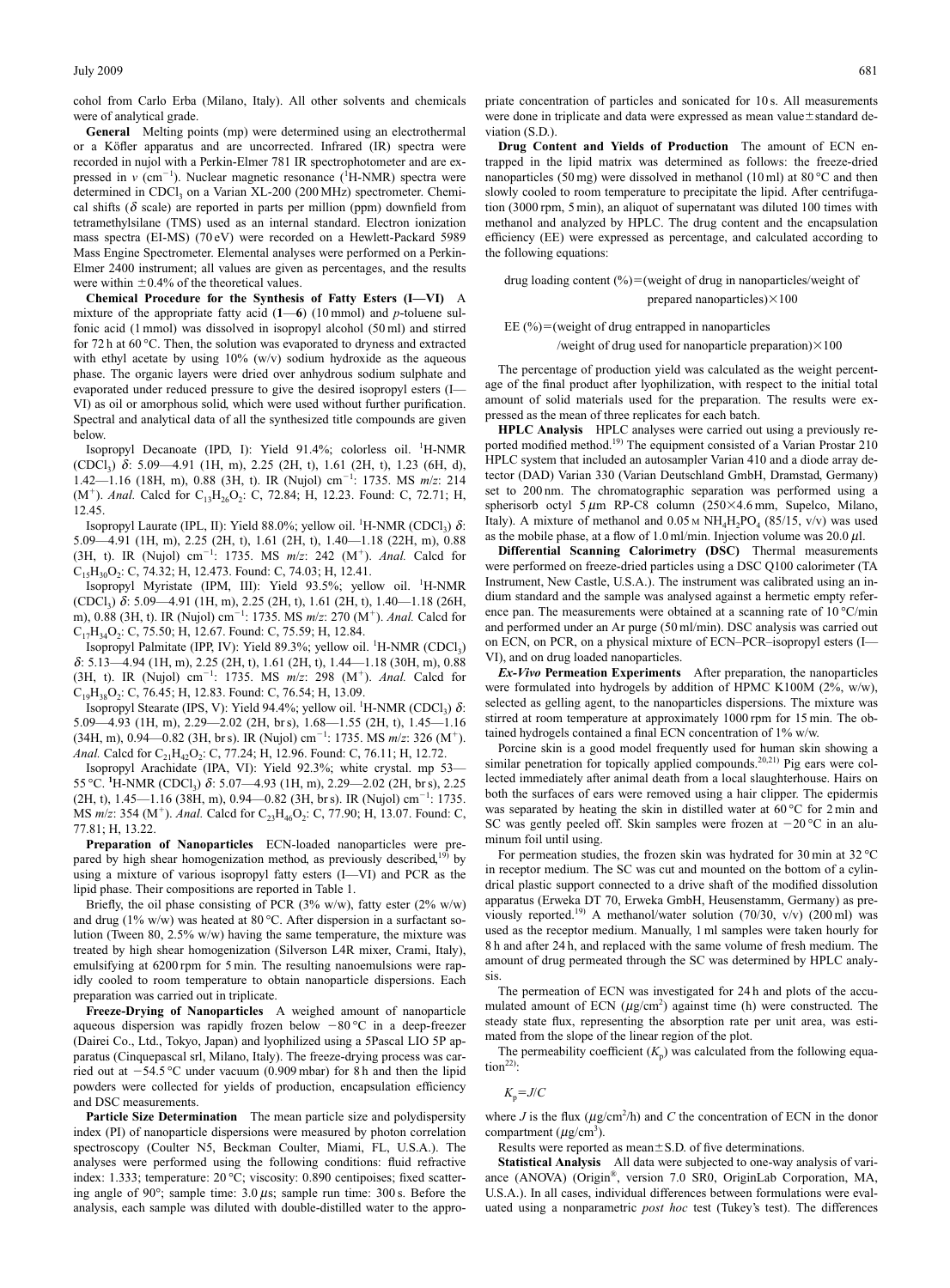were considered to be statistically significant when  $p<0.05$ .

#### **Results and Discussion**

**Synthesis of Isopropyl Fatty Esters** Different methods known for the selective esterification of aliphatic carboxylic acids have been also applied to the preparation of fatty esters.<sup>23,24)</sup> For example, these compounds can formally be prepared by reacting the corresponding fatty acid and the alcohol in different reaction conditions.<sup>25)</sup> Although all of these methods have some degree of general applicability, most of them are associated with several drawbacks such as complex, expensive and hazardous reagents, tedious experimental procedures, and formation of undesired side products.<sup>26)</sup> As described above, the desired fatty esters (I—VI) were obtained in high yields (88—94%) by treating the appropriate fatty acid with isopropyl alcohol in large molar excess, in the presence of a catalytic amount of *p*-toluene sulfonic acid (Chart 1). Esters were fully characterized by means of IR, NMR, mass spectrometry (EI) and elemental analysis.

**Preparation and Characterization of Nanoparticles** Nanoparticles based on PCR and different isopropyl fatty esters  $(C_{13} - C_{23})$ , loaded with ECN, were successfully produced by high shear homogenization method. The mean diameter and the polydispersity indexes of the prepared nanoparticles are listed in Table 1.

The results indicated that the particle mean diameter for formulations S0—S5 ranged from a minimum of 182 nm for S0 to a maximum of 283 nm for S1, independently of the isopropyl ester used.

Additionally, the size distribution processor (SDP) analysis demonstrated that the S5 formulations (containing solid lipids) were characterized by a narrow and unimodal distribution while, in the case of nanoparticles containing a solid and liquid lipid mixture, a broader particle size distribution was achieved.

The effect of different isopropyl fatty esters on drug content, encapsulation efficiency and yields of production of lipid nanoparticles were investigated and the results are reported in Table 2. The high incorporation capability of lipid nanoparticles can be ascribed to the high lipophilicity of the drug.<sup>5)</sup> Besides, the presence of the lipid mixture (PCR and fatty ester) produced an irregular crystalline structure that promotes the accommodation of the drug molecules. $27,28$ ) Furthermore, the yields of production obtained resulted significantly high and ranged from 80 to 98%. For all formulations, the incorporation of ECN led to similar EE values that were higher than 98%.

**Differential Scanning Calorimetry** To determine the degree of crystallinity of the lipid nanoparticles, a series of DSC experiments were carried out. Figure 1 shows the comparison between the DSC thermograms of ECN (pure drug), of Precirol (PCR) and of the loaded nanoparticles (S0—S5 batches), recorded from  $-10$  to 200 °C. The DSC scan of ECN displayed a single melting peak at 165 °C, followed by an irregular exotherm as a result of the drug decomposition. $29$ 

The DSC curves of the loaded nanoparticles did not show a melting peak for ECN. This absence can be attributed to drug dissolution in the molten lipid when the sample was heating up. This result was confirmed by the physical mixtures of ECN–PCR–isopropyl esters, which also revealed the

Table 1. Mean Diameter and Polydispersity Index (PI) of Lipid Nanoparti $cles (Mean \pm S.D.)$ 

| Batch          | Isopropyl ester | Mean diameter (nm) | РI              |
|----------------|-----------------|--------------------|-----------------|
| S0             | IPD(I)          | $182.1 \pm 11.71$  | $0.54 \pm 0.02$ |
| S1             | $IPL$ (II)      | $282.8 \pm 3.42$   | $0.49 \pm 0.01$ |
| S <sub>2</sub> | IPM (III)       | $227.8 \pm 45.02$  | $0.46 \pm 0.10$ |
| S <sub>3</sub> | IPP (IV)        | $279.7 \pm 13.14$  | $0.39 \pm 0.04$ |
| S <sub>4</sub> | IPS(V)          | $232.9 \pm 22.71$  | $0.55 \pm 0.02$ |
| S <sub>5</sub> | IPA (VI)        | $275.6 \pm 3.20$   | $0.37 \pm 0.02$ |

Table 2. Drug Content, Encapsulation Efficiency (EE), and Yield of Production of Lipid Nanoparticles (Mean $\pm$ S.D.)

| <b>Batch</b>   | Drug content<br>(w/w) | EE<br>$\binom{0}{0}$ | Yield of<br>production $(\%)$ |
|----------------|-----------------------|----------------------|-------------------------------|
| S <sub>0</sub> | $11.82 \pm 0.30$      | $100.50 \pm 2.52$    | $87.06 \pm 2.40$              |
| S1             | $11.91 \pm 0.06$      | $101.24 \pm 0.49$    | $88.24 \pm 1.18$              |
| S <sub>2</sub> | $11.84 \pm 0.20$      | $100.71 \pm 1.72$    | $90.19 \pm 1.36$              |
| S <sub>3</sub> | $11.76 \pm 0.03$      | $99.97 \pm 0.21$     | $80.00 \pm 2.36$              |
| S <sub>4</sub> | $11.50 \pm 0.31$      | $97.82 \pm 2.64$     | $94.75 \pm 0.65$              |
| S5             | $11.50 \pm 0.11$      | $97.81 \pm 0.90$     | $98.04 \pm 2.71$              |



Fig. 1. DSC Thermograms of Pure Drug (ECN), Pure Precirol (PCR) and Loaded Lipid Nanoparticle Batches (S0—S5)

absence of a drug peak (data not reported).

S0 and S1 formulations presented only the PCR melting peak at around 55°C, because the lower chain length isopropyl esters (IPD and IPL) are liquid at the tested temperatures. In the case of S2, S3 and S4 batches, the peak of fatty esters (IPM, IPP and IPS) were observed at 2, 13 and 19 °C, respectively, because these esters congealed during the DSC experiment. Moreover, these scans showed an even larger endothermic peak of PCR at 48—54 °C. According to literature, $3^{(0)}$  the addition of a liquid lipid into the matrix determined a shift of the PCR melting point (at about  $60^{\circ}$ C) to lower temperatures. This decrease can be attributed to the defects in the crystalline lattice due to the incorporation of liquid esters in the Precirol matrix.

On the other hand, a little increase of the melting peak with respect to pure materials for all esters was observed, thus suggesting that, during the preparation, inside the lipid nanoparticles, the segregation of the fatty esters brought to the formation of zones rich of this lipid oil.<sup>6)</sup> Then, the formulation S5 was characterized by a larger endothermic peak at around 50 °C associated to the simultaneous fusion of the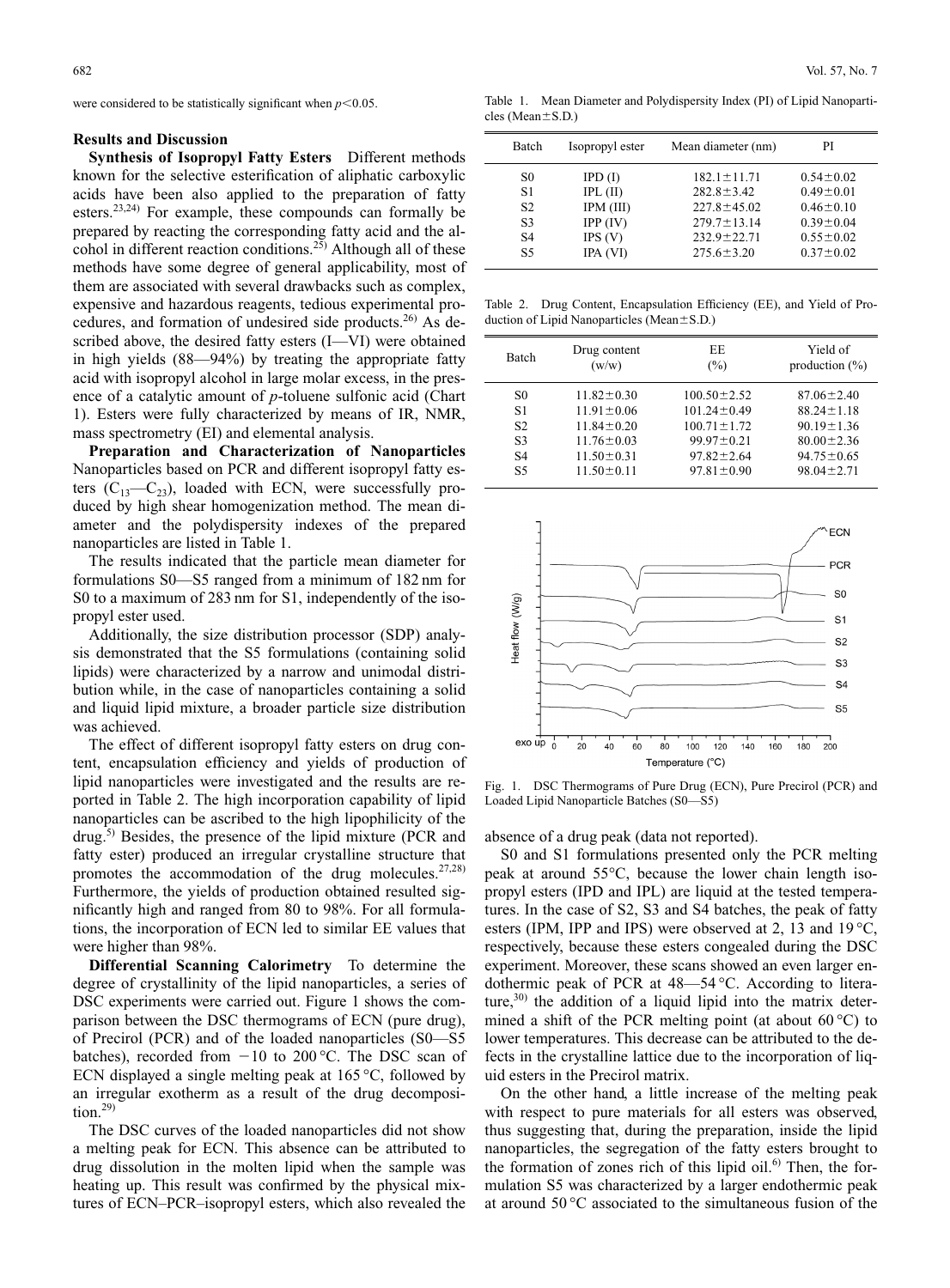

Fig. 2. *Ex Vivo* Permeation Profiles of ECN from Gels Containing Free Drug (ECN), Drug Loaded Nanoparticles Based on Precirol ATO (Control), and Nanoparticles Including Isopropyl Fatty Esters Having Different Chain Length and Precirol ATO (S0—S5) as Lipid Phase (Mean $\pm$ S.D., *n*=5)

The data of ECN and Control gels are reported from ref. 19.

### ester IPA (melting point=53  $\degree$ C) and PCR.

*Ex-Vivo* **Permeation Studies** The effect the chain length of isopropyl esters incorporated into nanoparticles on *ex vivo* skin permeation of ECN through porcine SC was investigated. The plot of the cumulative amounts of ECN permeated from gels as a function of time is depicted in Fig. 2.

As previously reported,<sup>19)</sup> the gel containing ECN not incorporated in nanoparticles (indicated as ECN gel) showed an irregular permeation profile and a lag time of 60 min. The drug encapsulation into PCR nanoparticles without isopropyl fatty esters (Control gel) decreased the permeation with a lag time of 1.19 h, but also reduced the variability in the release behaviour of the free drug.

Drug profiles of all formulations containing fatty esters resulted similar and typically characterized by a rapid permeation rate with no lag time. Statistical analysis showed that the drug permeated after 24 h was significantly higher  $(p<0.05)$  for ECN gel  $(124.18 \pm 0.12 \,\mu g/cm^2)$ , followed by S3 gel (123.52 $\pm$ 1.42  $\mu$ g/cm<sup>2</sup>), S2 gel (111.62 $\pm$ 2.79  $\mu$ g/cm<sup>2</sup>), S0 gel  $(96.01 \pm 3.40 \,\mu\text{g/cm}^2)$ , Control gel  $(80.72 \pm 4.06$  $\mu$ g/cm<sup>2</sup>) and S4 gel (76.45 ± 0.65  $\mu$ g/cm<sup>2</sup>). On the other hand, no significant differences are found from the comparison between S1 and S5 gels  $(p>0.05)$  that released the lowest amount of ECN  $(62.55 \pm 3.14 \,\mu g/cm^2$  and  $67.39 \pm 3.42 \,\mu g/m^2$  $\text{cm}^2$ , for S1 and S5, respectively).

Furthermore, from the analysis of permeation data reported in Table 3, a non direct relationship between the chain length of fatty ester and the flux values of ECN was observed.

In particular, for S0 gel, containing the IPC ester with the shortest chain, the flux of ECN resulted of 3.46  $\mu$ g/cm<sup>2</sup>/h. An increase of ester chain length from 13 to 15 carbon atoms (S1 gel) determined a significant  $(p>0.05)$  decrease of ECN skin permeability  $(2.15 \,\mu\text{g/cm}^2/\text{h})$ . Nevertheless, when the chain length increased to 17 and 19 carbons the highest flux of ECN were obtained (4.08 and 4.79  $\mu$ g/cm<sup>2</sup>/h for S2 and S3 gels, respectively). These values resulted almost equivalent to ECN gel containing only the pure drug  $(4.36 \pm 0.48)$  $\mu$ g/cm<sup>2</sup>/h) and were significantly higher ( $p$ <0.05) with respect to Control gel  $(3.66 \pm 0.13 \,\mu\text{g/cm}^2)$ .

Table 3. Permeation Data of ECN Delivered from Gels through Porcine Skin (Mean $\pm$ S.D.,  $n=5$ )

| Gel            | $J(\mu$ g/cm <sup>2</sup> /h) | $K_p \times 10^{-5}$ (cm/s) |
|----------------|-------------------------------|-----------------------------|
| <b>ECN</b>     | $4.36 \pm 0.48^{a}$           | $12.12 \pm 0.71^{a}$        |
| Control        | $3.66 \pm 0.13^{a}$           | $10.06 \pm 0.36^{a}$        |
| S <sub>0</sub> | $3.46 \pm 0.11$               | $9.56 \pm 0.20$             |
| S1             | $2.15 \pm 0.22$               | $5.97 \pm 0.60$             |
| S <sub>2</sub> | $4.08 \pm 0.19$               | $11.33 \pm 0.05$            |
| S <sub>3</sub> | $4.79 \pm 0.14$               | $13.30 \pm 0.40$            |
| S <sub>4</sub> | $2.49 \pm 0.07$               | $7.15 \pm 0.18$             |
| S <sub>5</sub> | $2.32 \pm 0.09$               | $6.45 \pm 0.35$             |

*a*) Data reported from ref. 19.

Then again, S4 and S5 formulations, containing the esters with the longest chains (21 and 23 carbon atoms, respectively) were characterized by the lowest flux values that resulted comparable to that of S1 gel. Moreover, an analogous parabolic correlation between the  $K_p$  values and the incorporated ester chain length was observed, with a maximum for S2 and S3 gels containing IPM and IPP esters with 17 and 19 carbons, respectively. This result is in agreement with previous studies, which reported the use of different fatty acids in propylene glycol solution to improve the *p*-aminobenzoic acid permeation through human  $SC<sup>12</sup>$ .

As also suggested by Kadir *et al.*<sup>31)</sup> the enhancement ability of fatty acids has been explained as a result of an optimum balance between the "pull" and "push" forces; the first effect is related to the excess of free energy of the drug in the donor phase containing the fatty acids, while the second force originated from the permeability coefficient of the pure fatty acid across the skin. The relationship between fatty acids and fatty esters can be correlated with the mechanism of action of these compounds due to an intercalation into the structured lipids of the SC and the disturbance of the lipid packing order.

On the other hand, in this study the effect of fatty acid esters on ECN permeation obtained cannot be explained only as result of a single phenomenon, but as a complex combination of different factors. In fact, it is essential to consider also the distribution of liquid lipid (fatty ester) in the nanoparticles matrix, the preferential solubility of lipophilic drug in the lipid phase (PCR or fatty ester), and finally the interaction of the fatty ester to the skin lipid. Additionally, it is of major interest to elucidate in more detail the mode of action of the prepared nanoparticles on permeation of ECN across porcine SC. Work is ongoing in this direction to build on the above-mentioned results, and to perform further studies in this field.

## **Conclusions**

In this work a simple, highly efficient, and inexpensive general method for the preparation of long chain fatty acid esters was developed. Next, a set of these esters was successfully incorporated into lipid nanoparticles containing as a lipid phase PCR by the high shear homogenization technique. Therefore, the influence of their chain length on permeation enhancement ability of the nanoparticulate systems was evaluated. In particular, among the investigated nanoparticles, the formulations containing isopropyl myristate (III) and isopropyl palmitate (IV) esters resulted more effective for augmenting skin permeation of ECN and may become